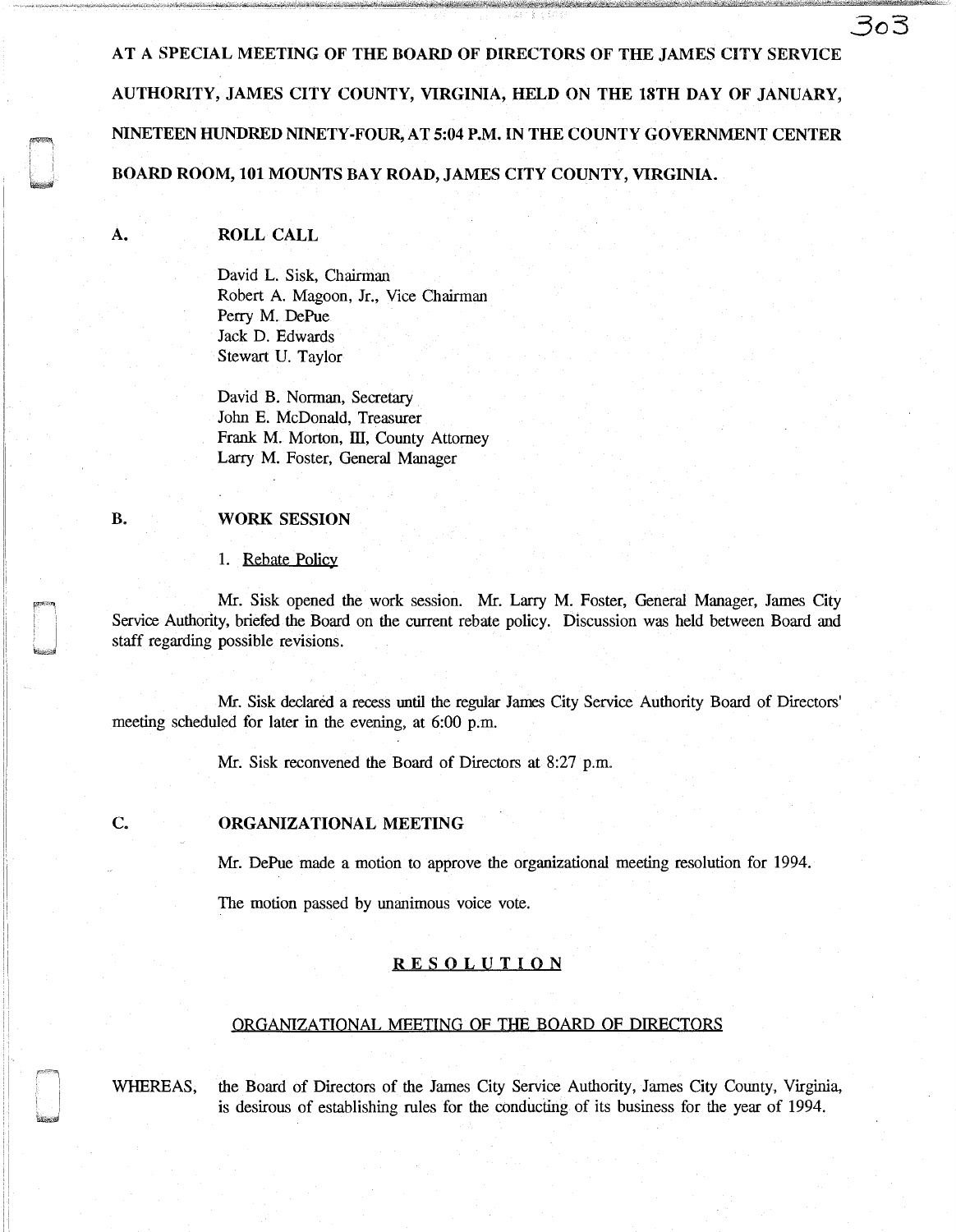NOW, THEREFORE, BE IT RESOLVED by the Board of Directors of the James City Service Authority, James City County, that the following rules shall apply for the year 1994:

- 1. Regular meetings of the Board shall be held following the second Board of Supervisors' meetings each month. The meetings shall be held following the 7:00 p.m. Board of Supervisors' meeting.
- 2. The Board shall for parliamentary purposes follow Robert's Rules of Order and more specifically those provisions which pertain to conduct of Business in Boards, Newly Revised, 1981 at p. 404 as follows:

Procedures in Small Boards: In a board meeting where there are not more than about a dozen members present, some of the formality that is necessary in a large assembly would hinder business. The rules governing such meetings are different from the rules that hold in assemblies, in the following respects:

Members are not required to obtain the floor before making motions or speaking, which they can do while seated.

Motions need not be seconded.

There is no limit to the number of times a member can speak to a question, and motions to close or limit debate (15, 16) generally should not be entertained.

Informal discussion of a subject is permitted while no motion is pending.

The Chairman can speak in discussion without rising or leaving the chair; and, subject to rule or custom within the particular board (which should be uniformly followed regardless of how many members are present), he usually can make motions and usually votes on all questions.

Mr. Sisk asked for nomination of Chairman for 1994.

Mr. Edwards nominated Mr. Sisk for Chairman.

The motion passed by unanimous voice vote.

Mr. Sisk asked for nomination of Vice Chairman for 1994.

Mr. DePue nominated Mr. Magoon for Vice Chairman.

The motion passed by unanimous voice vote.

### **MINUTES** - December 20, 1993

**D.** 

304

Mr. Sisk asked if there were corrections or additions to the minutes.

Mr. Sisk made a motion to approve the minutes as presented.

The motion passed by unanimous voice vote.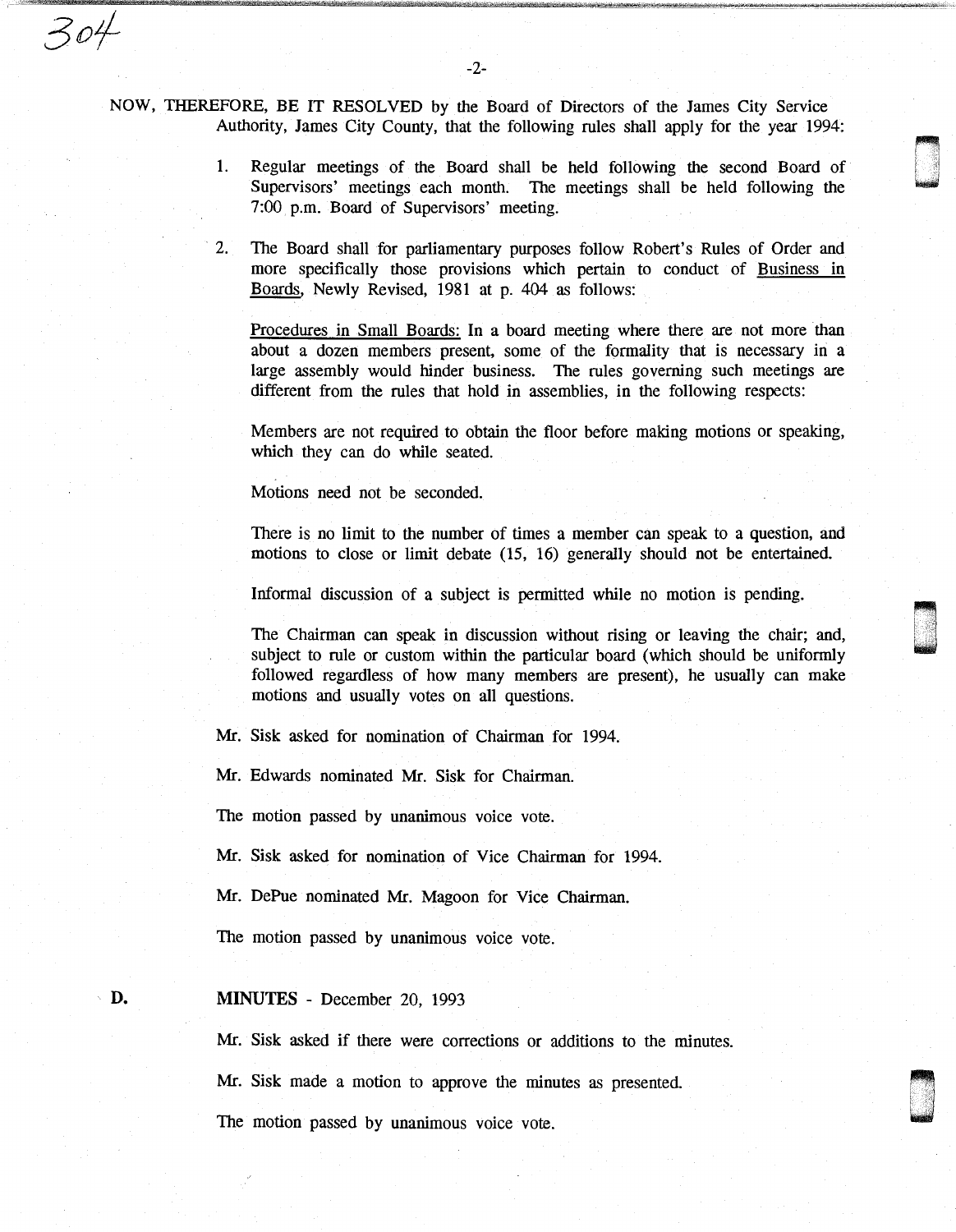# E. BOARD CONSIDERATION

# 1. Quitclaim of Unused Sewer Easements

Mr. Larry M. Foster, General Manager, James City Service Authority, stated that the James City County Sanitary District Number 3 in 1975 acquired easements from Clara Ann Mepham Sedille, widow, for the installation, operation and maintenance of a gravity sewer line, which were negated when the sewer line was redesigned and installed within the right-of-way of Neck-0-Land Road.

Mr. Foster stated that the Authority, successor in title to James City County Sanitary District Number 3, desired to quitclaim its rights, title and interest in and to these easements to the property owners.

Staff recommended approval of the resolution.

Mr. Taylor made a motion to approve the resolution.

The motion passed by unanimous voice vote.

# **RESOLUTION**

# QUITCLAIM OF SANITARY SEWER EASEMENTS

- WHEREAS, the James City County Sanitary District Number 3, acquired certain easements for the installation, operation, and maintenance of a sanitary sewer line across the property of Clara Ann Mepham Sedille, in January 1975; and
- WHEREAS, all James City County Sanitary District Number 3 assets were subsequently conveyed to the James City Service Authority; and
- WHEREAS, the aforesaid easements were not required for the installation, operation, and maintenance of the James City Service Authority's sanitary sewer system; and
- WHEREAS, the Clara Ann Mepham Sedille Parcel (47-3)(1-48) on which the aforesaid sanitary sewer easements are located was subdivided into Parcels (47-3)(1-48A) and (47-3)(1- 48B) in 1988.
- NOW, THEREFORE, BE IT RESOLVED by the Board of Directors of the James City Service Authority, James City County, Virginia, that the sanitary sewer easements located James City County Tax Map Parcel (47-3)(1-48A) are hereby Quitclaimed to Clara Ann Mepham Sedille, widow and the sanitary sewer easements on James City County Tax Map parcel (47-3)(1-48B) are hereby Quitclaimed to Paul D. and Carol Sedille Hinkle, husband and wife.
- BE IT FURTHER RESOLVED that the Chairman of the Board of Directors is hereby authorized and directed to execute Quitclaim Deeds conveying the aforesaid sanitary sewer easements to the aforesaid property owners.

*3.0£*